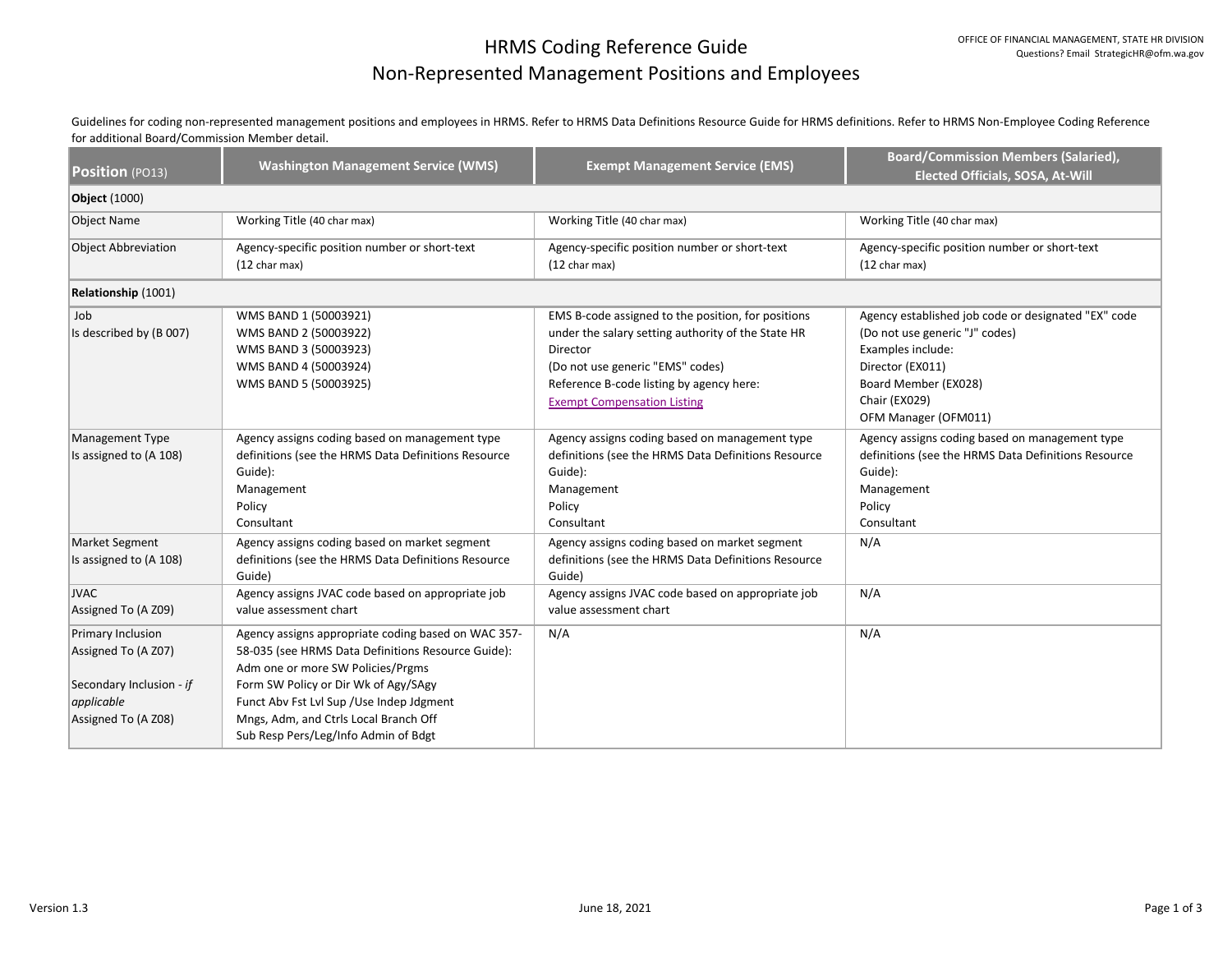## HRMS Coding Reference Guide Non-Represented Management Positions and Employees

| Position (PO13)                                                      | <b>Washington Management Service (WMS)</b>                                                         | <b>Exempt Management Service (EMS)</b>                                                                                                           | <b>Board/Commission Members (Salaried), Elected</b><br>Officials, SOSA, At-Will                                                                                                                               |  |  |  |
|----------------------------------------------------------------------|----------------------------------------------------------------------------------------------------|--------------------------------------------------------------------------------------------------------------------------------------------------|---------------------------------------------------------------------------------------------------------------------------------------------------------------------------------------------------------------|--|--|--|
| <b>Account Assignment Features (1008)</b>                            |                                                                                                    |                                                                                                                                                  |                                                                                                                                                                                                               |  |  |  |
| Personnel Subarea                                                    | WMS (0002)                                                                                         | Exempt (0003)                                                                                                                                    | Exempt (0003)<br>Elected (0012)<br>Boards/Commissions (0013)                                                                                                                                                  |  |  |  |
| Employee Group (1013)                                                |                                                                                                    |                                                                                                                                                  |                                                                                                                                                                                                               |  |  |  |
| Employee Group                                                       | Permanent (0)<br>Project (C)                                                                       | Civil Service Exempt (B)                                                                                                                         | Appointed (9)<br>Board/Commission (A)<br>Civil Service Exempt (B)<br>Elected (8)                                                                                                                              |  |  |  |
| Planned Compensation (1005)                                          |                                                                                                    |                                                                                                                                                  |                                                                                                                                                                                                               |  |  |  |
| Pay Grade Type                                                       | Non-Represented (00)                                                                               | Non-Represented (00)                                                                                                                             | Non-Represented (00)                                                                                                                                                                                          |  |  |  |
| Pay Grade Area                                                       | WMS (02)                                                                                           | EMS (41)                                                                                                                                         | Agency assigns based on desired classification of<br>expenditures (see the HRMS Data Definitions Resource<br>Guide)<br>Examples include:<br>Board Members (55)<br>Elected Official (34)<br>Non-Pay Scale (40) |  |  |  |
| Pay Grade and Level - Pay<br>Level must correspond with<br>Pay Grade | Pay Grade / Pay Level:<br>BAND 1 / 01<br>BAND 2 / 02<br>BAND 3 / 03<br>BAND 4 / 04<br>MEDICAL / MD | Pay Grade / Pay Level:<br>BAND 1 / 01<br><b>BAND 2 / 02</b><br>BAND 3 / 03<br><b>BAND 4 / 04</b><br>BAND 5 / 05<br>SPEC MKT / SM<br>MEDICAL / MD | 01/01                                                                                                                                                                                                         |  |  |  |